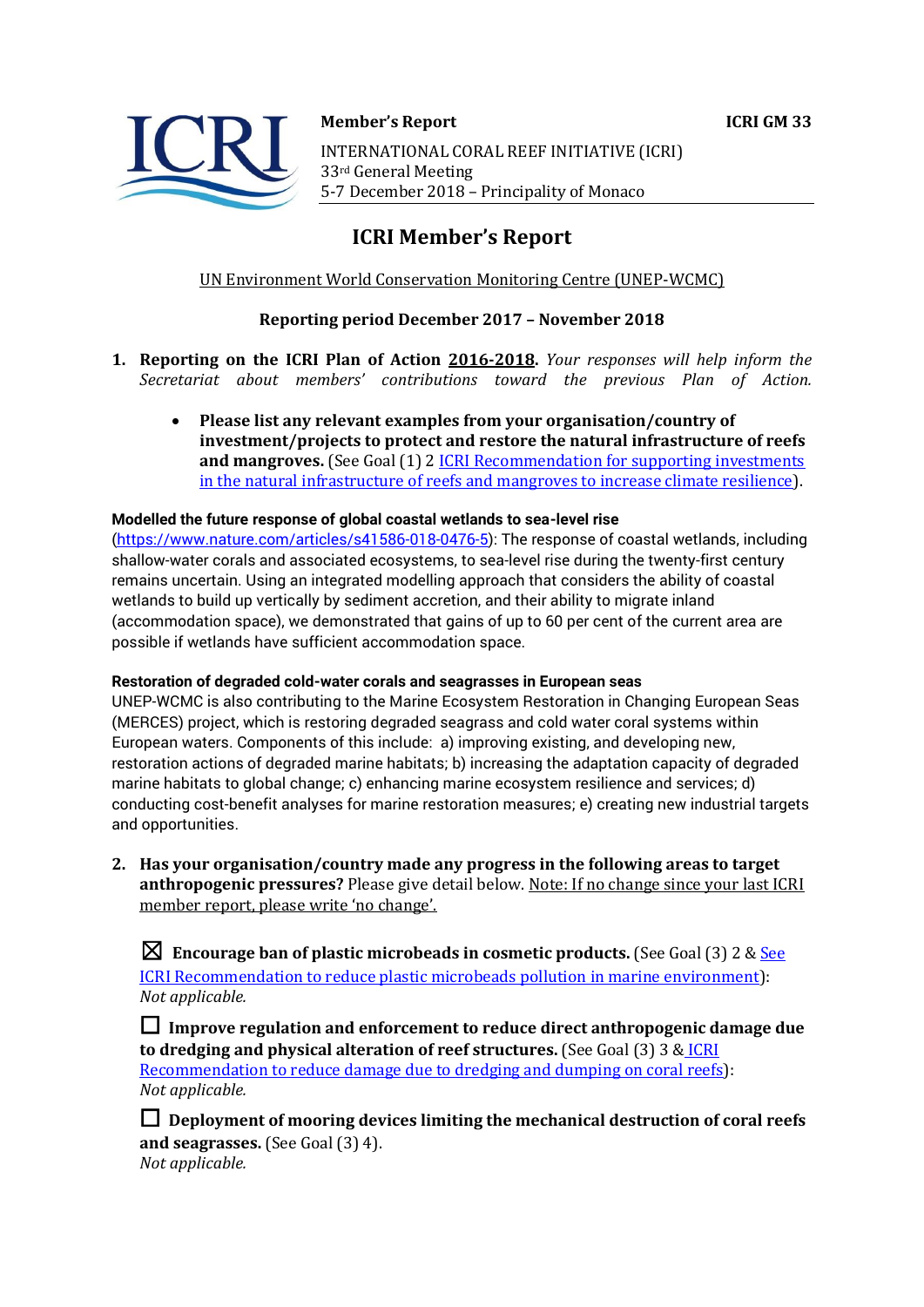**3. Did your organisation/country celebrate International Year of the Reef?** Please give details below. (See Goal (5) 1 & ICRI Recommendation designating 2018 as the third [International Year of the Reef\)](https://www.icriforum.org/sites/default/files/ICRIGM31_Reco_IYOR2018_0.pdf):

Activities contributing to the International Year of the Reef have included:

- **An analysis of international funding for the sustainable management of coral reefs and associated coastal ecosystems [\(wcmc.io/coralfunders\)](https://wcmc.io/coralfunders),** which explores the intended purpose and spatial and temporal distribution of funding allocations. The document aims to help identify opportunities for international collaboration and innovative approaches that leverage further and more diverse investments in coral reefs, and to thereby strengthen progress toward global policy ambitions**.** The analysis and brochure were launched at a high-level International Year of the Reef 2018 event hosted by The Prince of Wales's International Sustainability Unit on the 14<sup>th</sup> February in London. The brochure can be accessed at: [wcmc.io/coralbrochure.](http://wcmc.io/coralbrochure)
- **Production of a series of brochures illustrating how coral reef focused management and policy measures can support the delivery of the multiple Sustainable Development Goals** *(in press)*.



- **Application of social science to reef conservation through the production of a guide to interventions that effectively harness citizen behaviour to support the conservation and sustainable use of coral reefs:** This document provides recommendations for the development and implementation of global coral reef communication campaigns, based on the principles of social marketing, including those developed by UN Environment *(in press).*
- **"Investments in Corals Reefs Can Help Achieve Multiple Biodiversity and Sustainable Development Goals":** In November 2018, at the UN Biodiversity Conference held in Egypt, UNEP-WCMC, UN Environment, the ICRI Secretariat, GRID-Arendal and Vulcan Inc. co-hosted a side event in which Parties were urged to enhance efforts to prevent continued worldwide decrease of live coral cover (CBD/SBSTTA/REC/22/4, para. 7). In celebration of IYOR, this event will tell stories of how investment in coral reefs has contributed toward towards global goals and targets, including Aichi Target 10, while celebrating stories of success from local coral reef communities and providing a vision for the future.
- **The** *Ocean+* **initiative [\(www.oceanplus.org\)](http://www.oceanplus.org/) and the launch of** *Ocean+ Habitats* **[\(habitats.oceanplus.org\)](http://habitats.oceanplus.org/)***:* Through our *Ocean+* initiative, we are collaborating with partners around the world to collate spatial data, enabling us to produce and share worldwide distribution layers of key marine and coastal habitats. These datasets include updates to the *Global Distribution of Coral Reefs* and to datasets on associated ecosystems, such as seagrasses and mangroves [\(wcmc.io/ODV\)](http://wcmc.io/ODV), in order to inform high-level screening for areas of biodiversity importance and spatial planning. *Ocean+ Habitats* is being launched at the UN Biodiversity Conference in November 2018, with the aim of contributing towards tracking important information about ocean habitats through partnerships.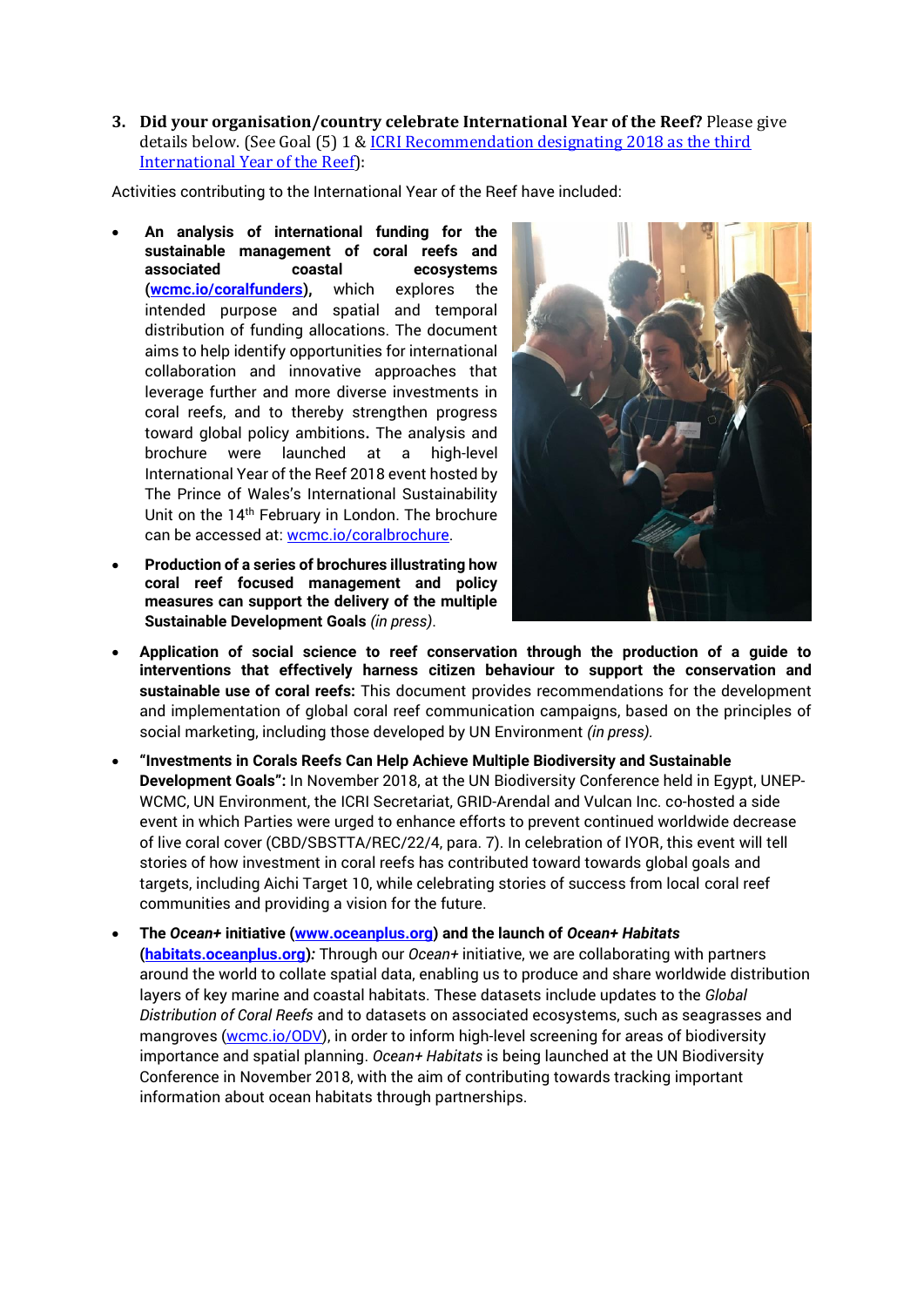**4. Contribution to the ICRI Plan of Action 2018-2020 and upcoming ICRI general meetings.** *Your responses to the following questions will assist the Secretariat in assessing contributions towards the major themes of the draft ICRI Plan of Action 2018-2020.*

### **Theme 1 – Promote effective and adaptable solutions to improve the protection of coral reefs**

- **Which of the below topics do you consider to be the three top challenges that your organisation faces in managing coral reefs?** Please select from the options below:
	- $\Box$  Climate change impacts
	- $\boxtimes$  Inadequate planning, zoning and management
	- ☐ Unsustainable resource extraction
	- □ Tourism and recreation
	- $\Box$  Shipping
	- $\Box$  Coastal development
	- $\Box$  Dredging
	- $\Box$  Illegal and destructive fishing
	- $\boxtimes$  Fish and coral trade
	- ☐Marine debris

 $\boxtimes$  Other. Please specify: Limited availability of data and information to support decision-making

- **Please list any examples of innovative management practices that your organisation/country is involved in, such as use of VMS, drones & ecological mooring devices.** Include their limits, conditions of implementation, financing and an assessment of their results and links for more information if possible. *Not applicable.*
- **Please list any examples of innovative funding for management that your organisation/country is involved in.** Include their limits, conditions of implementation, financing and an assessment of their results and links for more information if possible. *Not applicable.*
- **Please list any examples of leading practices, techniques and strategies for building reef resilience that your organisation/country is involved in.** Include their limits, conditions of implementation, financing and an assessment of their results and links for more information if possible. *Not applicable.*
- **Please list any examples of leading practice reef restoration mechanisms that your organisation/country is involved in.** Include their limits, conditions of implementation, financing and an assessment of their results and links for more information if possible. *Not applicable.*

## **Theme 3 – Support communities reliant on coral reefs**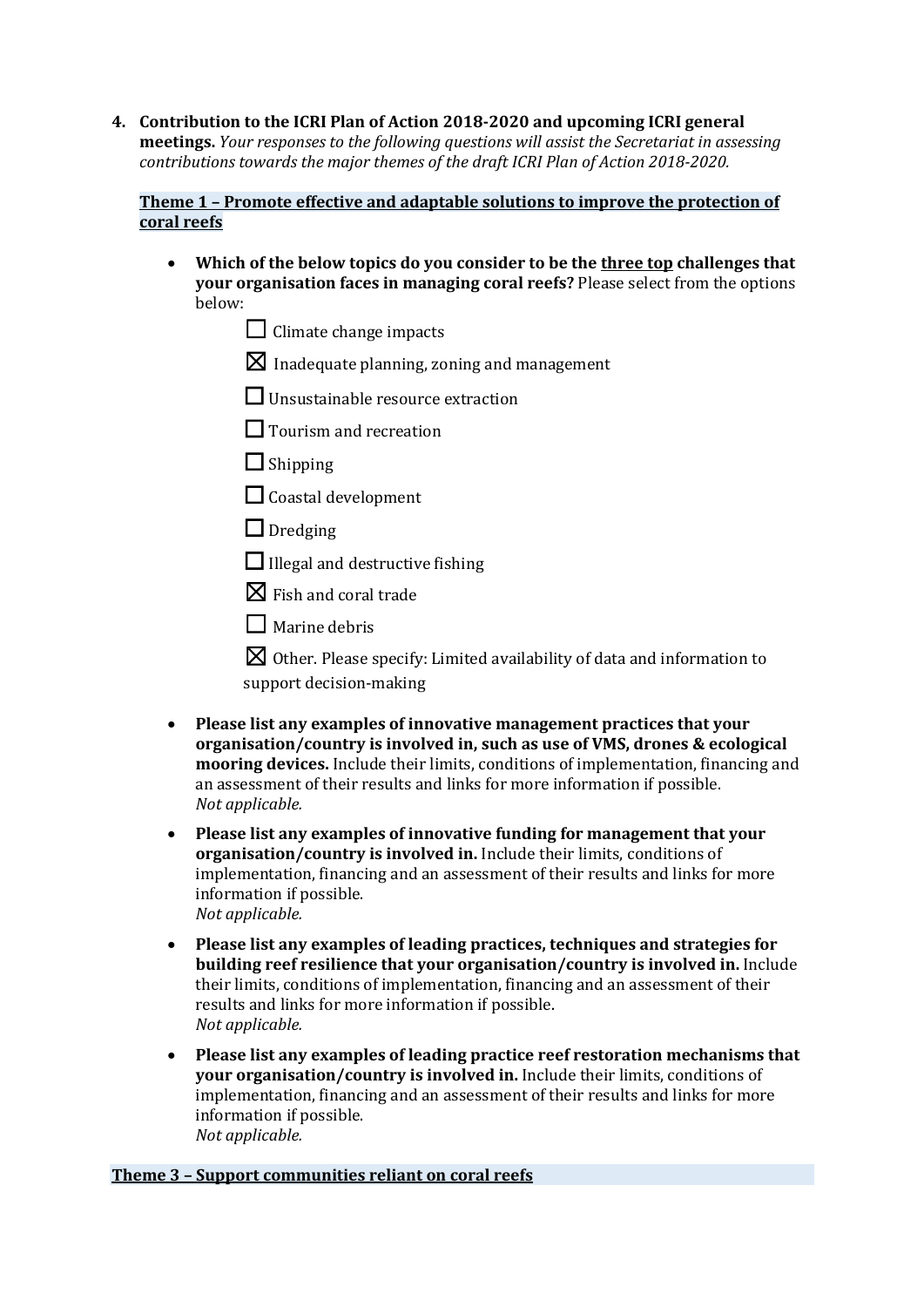- **Is sustainable tourism development a significant challenge for your organisation?** If so please include detail below of the kinds of challenges faced and your strategies to deal with them. *Not applicable.*
- **Is your organisation involved in activities to raise awareness and encourage action to support communities reliant on coral reefs?** Please include details below.

#### *Mitigating the impact of divers on coral reef ecosystems*

In partnership with UN Environment, Pierre-Yves Cousteau and The Reef World Foundation, UNEP-WCMC convened a workshop between international coral reef experts and practitioners, psychologists, behavioural scientists, marketing experts and dive tourism representatives. SCUBA diver behaviour-impact pathways were explored to identify intervention points for effective behaviour change. These findings inform a campaign briefing note for the UN Environment global campaign of citizen behaviour change and on the national scale through the International Coral Reef Initiative (ICRI). A *seven-step process* has been developed, designed to support the user in identifying the target audience for their campaign, segmenting this audience into smaller groups and identifying resonant campaign messages that are designed to influence decision-making *(in press).*

**Theme 4 – Help to reduce anthropogenic threats to coral reefs, particularly those that occur at a global or regional scale**

- **5. What activities is your organisation involved in to elevate awareness of the global nature of the threat of climate change to coral reefs?** Please include details below *Not applicable.*
- **6. Has your organisation made any progress in dealing with destructive fishing and trade?** Please include details below.

**UNEP-WCMC measures trends in wildlife trade in support of the Convention on International Trade in Endangered Species of Wild Fauna and Flora (CITES),** and has found that approximately 83.5 million individual animals were traded between 2005 and 2014. Of these, stony corals comprised 29% of recorded trade (including both dead and alive corals).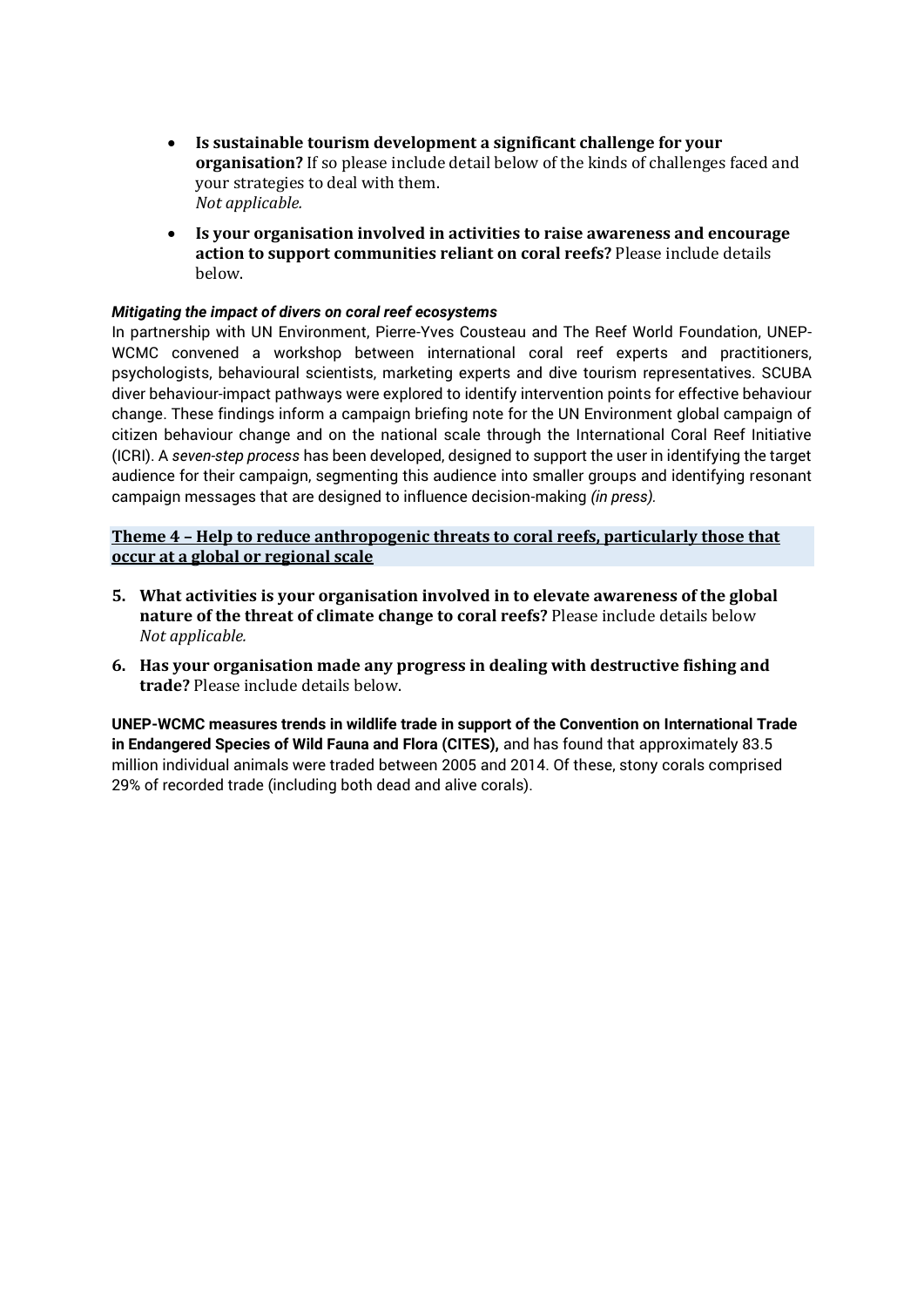

*Figure 1. Proportion of animals documented in recorded trade between 2005 and 2014 by class (UNEP-WCMC (2016). CITES trade statistics derived from the CITES Trade Database, UN Environment World Conservation Monitoring Centre, Cambridge, UK).*

#### **7. Has your organisation made any progress in dealing with marine debris?** Please include details below.

UNEP-WCMC contributed to UN Environment's *Global Manual on Ocean Statistics: Towards a definition of indicator methodologies (in press*), which proposes to use beach litter surveys following the UN Environment/IOC-UNESCO operational guidelines (Cheshire et al. 2009) as a methodology to implement SDG 14.1.1 proxy indicator 'Beach litter'. Beach litter is one of the Regional Seas Core Indicators and has been agreed as a proxy for SDG 14.1.1 indicator 'floating plastic debris density', the methodology for which is currently being developed. The current draft manual is available at: [https://environmentlive.unep.org/egm/colombianational.](https://environmentlive.unep.org/egm/colombianational) This work contributes to Items 7, 8 and 9 of the Voluntary Practical Guidance associated with CBD Decision XIII/10.

Collaborating with the deep-sea research group of the Japan Agency for Marine-Earth Science and Technology (JAMSTEC), UNEP-WCMC also reported the propagation of singles-use plastic from the 1980s even in the world deepest sea floor [\(https://doi.org/10.1016/j.marpol.2018.03.022\)](https://doi.org/10.1016/j.marpol.2018.03.022).

#### **8. Would you like to report on your activities during the ICRI GM?** Please give details below.

Hazel Thornton, Programme Officer at UNEP-WCMC, will be attending the ICRI GM, where she will be speaking about "The global and local importance, financing needs, and current financing of coral reefs and related ecosystems" at the workshop on innovative funding. She would be happy to report on UNEP-WCMC's related activities.

**9. International events.** Please list any upcoming international events relevant to ICRI which someone from your organisation plans to attend in 2018-2019.



☒ICRI GM, Monaco, 5-7 Dec 2018